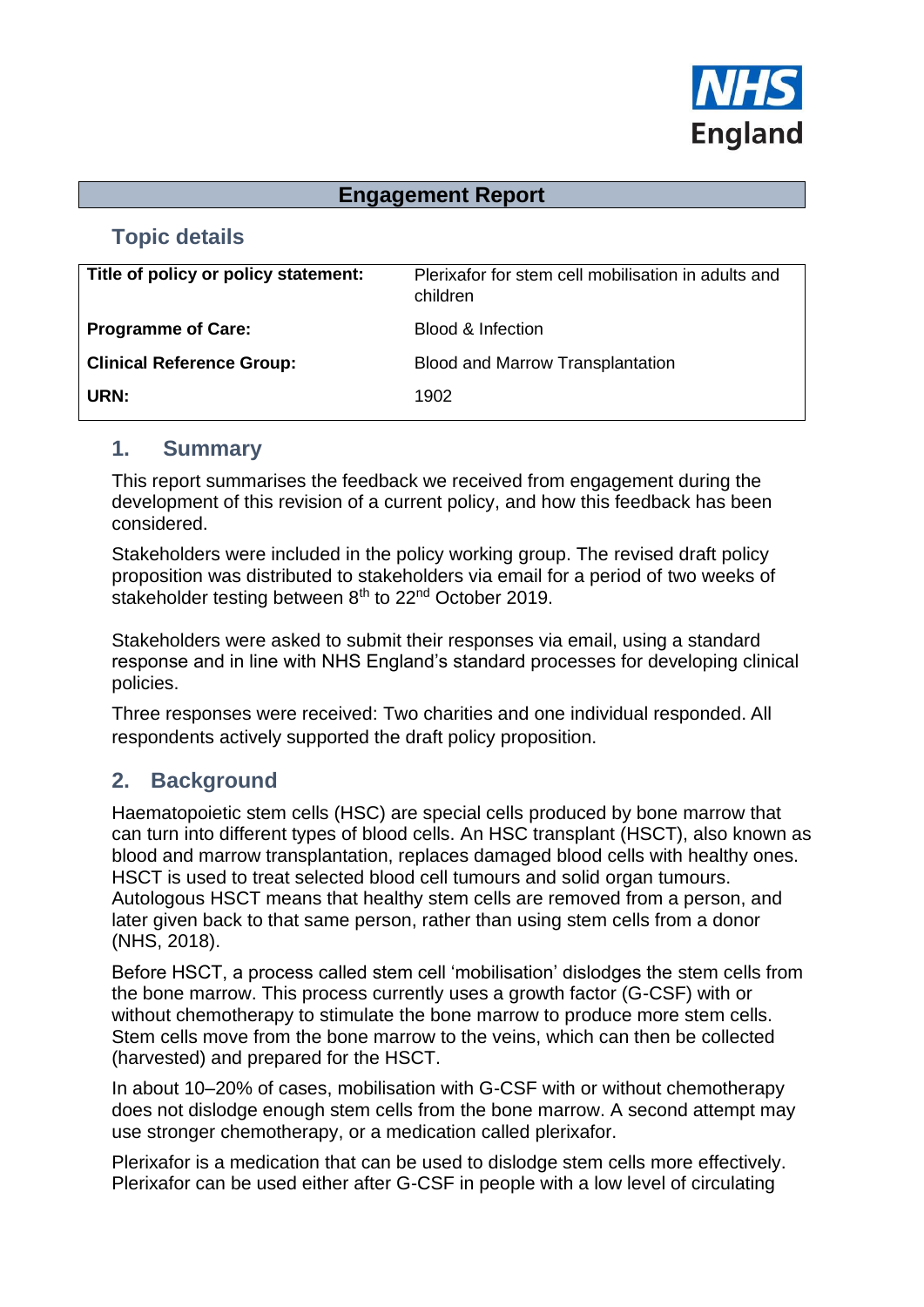stem cells on the day of harvesting, known as pre-emptive treatment, or after an unsuccessful harvest attempt, known as rescue treatment.

NHS England currently commissions plerixafor as either a pre-emptive or a rescue treatment for HSC mobilisation for specific blood cancers (multiple myeloma and lymphoma) in people of any age, and specific solid tumours in people aged 24 years or under. Under current policies, two groups of patients are not eligible for plerixafor, even though they may be eligible for HSCT. These groups are:

- 1) People of any age with blood cancers other than multiple myeloma and lymphoma (e.g. acute promyelocytic leukaemia (aPML)), chronic lymphocytic leukaemia (CLL)); or a haematological paraneoplastic complication (e.g. AL amyloidosis) in line with NHS England commissioned indications for autologous HSCT.
- 2) People aged over 24 years with specific solid tumours (e.g. Germ cell tumour, Ewing's and soft tissue sarcoma and medullablastoma) in line with NHS England commissioned indications for autologous HSCT.

This policy proposition considers the effectiveness and safety of plerixafor as a preemptive or rescue treatment in HSC mobilisation in the above groups.

In addition, this policy proposition incorporates the existing Clinical Commissioning Policy: Use of Plerixafor for Stem Cell Mobilisation (Update) NHS England B04/P/b into a single policy which supports the use of plerixafor for HSC mobilisation for autologous HSCT in adults and children commissioned routinely by NHS England.

NHS England has carefully reviewed the evidence for the use of plerixafor for HSC mobilisation in selected cohorts of patients which are not covered by existing policies. We have concluded that there is enough evidence to make the treatment available at this time for people of any age with any type of blood cancer; and for people of any age with specific solid tumours, who are scheduled for autologous HSCT in accordance with national commissioned indications.

A final decision as to whether plerixafor for haematopoietic stem cell mobilisation for autologous haematopoietic stem cell transplant in adults and children will be routinely commissioned will made by NHS England following a recommendation from the Clinical Priorities Advisory Group.

### **3. Engagement**

NHS England has a duty under Section 13Q of the NHS Act 2006 (as amended) to 'make arrangements' to involve the public in commissioning. Full guidance is available in the Statement of Arrangements and Guidance on Patient and Public Participation in Commissioning. In addition, NHS England has a legal duty to promote equality under the Equality Act (2010) and reduce health inequalities under the Health and Social Care Act (2012).

The policy proposition was sent for stakeholder testing for two weeks from  $8<sup>th</sup>$ October to 22<sup>nd</sup> October. The comments have then been shared with the Policy Working Group to enable full consideration of feedback and to support a decision on whether any changes to the proposition might be recommended.

Respondents were asked the following questions:

• Do you support the proposition for Plerixafor to be available for stem cell mobilisation in adults and children through routine commissioning based on the evidence review and within the criteria set out in this document?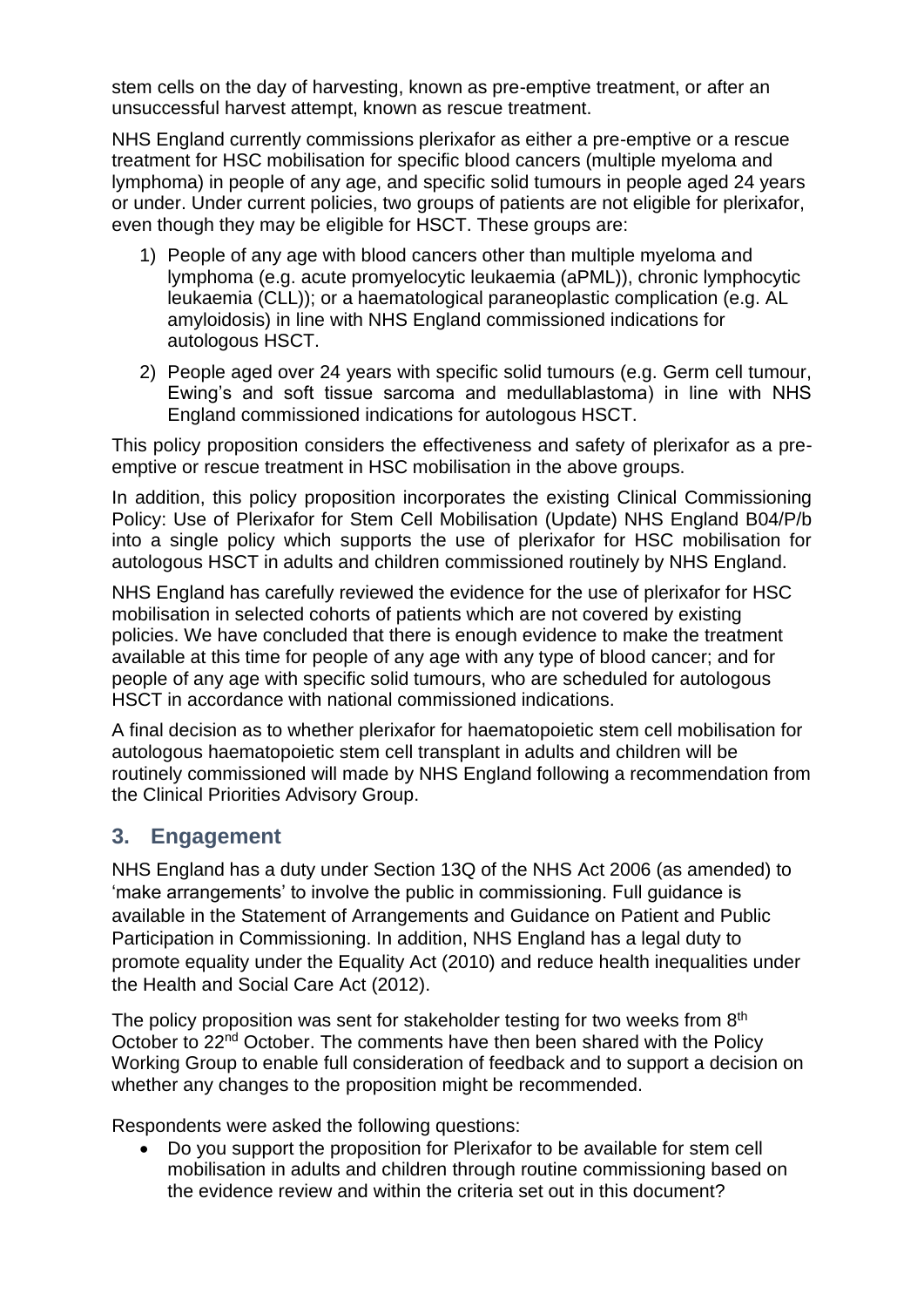- Do you believe that there is any additional information that we should have considered in the evidence review? If so, please give brief details.
- Do you believe that there are any potential positive and/or negative impacts on patient care as a result of making this treatment option available? If so, please give details.
- Do you have any further comments on the proposition? If Yes, please describe below, in no more than 500 words, any further comments on the proposed changes to the document as part of this initial 'sense check'.
- Please declare any conflict of interests relating to this document or service area.

A 13Q assessment has been completed following stakeholder testing.

The Programme of Care has recommended that the proposition offers a clear and positive impact on patient treatment, by revising the policy for Plerixafor to potentially extend the use of a treatment which widens the range of treatment options without disrupting current care or limiting patient choice, and therefore further public consultation was not required. This decision has been assured by the Patient Public Voice Advisory Group.

## **4. Engagement Results**

Two charities and one individual responded to the stakeholder testing, all supportive of the amendments to the existing policy.

In line with the 13Q assessment it was deemed that further public consultation was not required.

# **5. How has feedback been considered?**

Responses to engagement have been reviewed by the Policy Working Group, BMT Clinical Reference Group and the Blood & Infection Programme of Care. The following themes were raised during engagement:

| Keys themes in feedback             | <b>Detail</b>                                     |
|-------------------------------------|---------------------------------------------------|
| <b>Support for Policy</b>           | Policy supported by 3 respondents                 |
| <b>Future Patient Pathway</b>       | That clinician can adjust dose due to scheduling  |
|                                     | <b>issues</b>                                     |
| <b>Potential impact on equality</b> | Changes make policy more equitable by             |
| and health inequalities             | extending to groups of patients previously out of |
|                                     | scope                                             |
| <b>Changes/addition to policy</b>   | Clarification relating to types of solid tumours  |

### **6. Has anything been changed in the policy proposition as a result of the stakeholder testing and consultation?**

The following change(s) based on the engagement responses have(s) been made to the policy proposition:

- Added clarification that this was not an exhaustive list of solid tumours.

No changes were made regarding the suggested change around scheduling, as though there may be potential benefits of reserving a dose, the same result could be obtained by adjusting booking slots for harvesting.